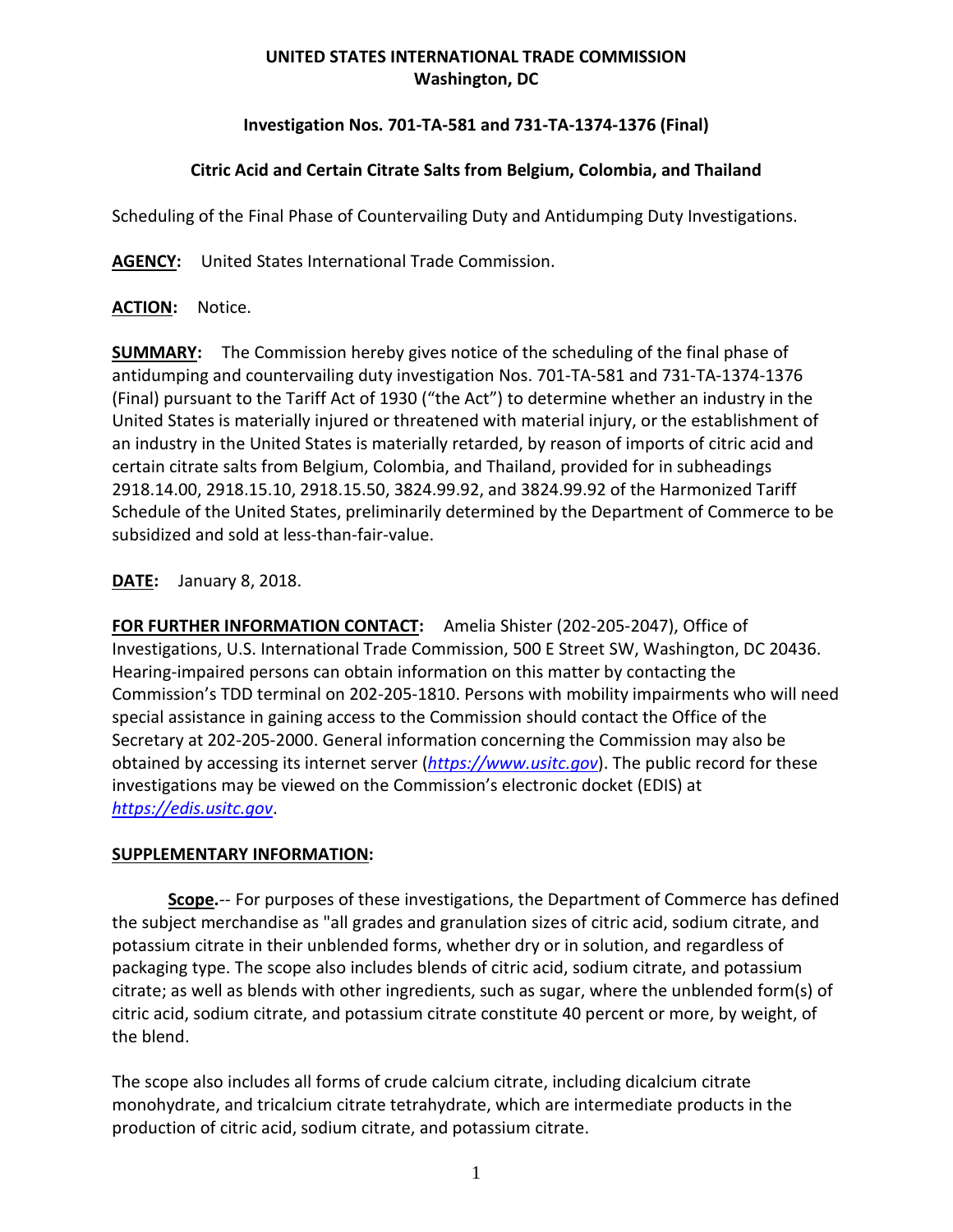The scope includes the hydrous and anhydrous forms of citric acid, the dehydrate and anhydrous forms of sodium citrate, otherwise known as citric acid sodium salt, and the monohydrate and monopotassium forms of potassium citrate. Sodium citrate also includes both trisodium citrate and monosodium citrate which are also known as citric acid trisodium salt and citric acid monosodium salt, respectively."<sup>[1](#page-1-0)</sup>

**Background.**--The final phase of these investigations is being scheduled pursuant to sections 705(b) and 731(b) of the Tariff Act of 1930 (19 U.S.C. 1671d(b) and 1673d(b)), as a result of affirmative preliminary determinations by the Department of Commerce that certain benefits which constitute subsidies within the meaning of section 703 of the Act (19 U.S.C. 1671b) are being provided to manufacturers, producers, or exporters in Belgium, Colombia, and Thailand of citric acid and certain citrate salts, and that such products are being sold in the United States at less than fair value within the meaning of section 733 of the Act (19 U.S.C. 1673b). The investigations were requested in petitions filed on June 2, 2017, by Archer Daniels Midland Company, Decatur, Illinois; Cargill, Incorporated, Minneapolis, Minnesota; and Tate & Lyle Ingredients Americas, LLC, Hoffman Estates, Illinois.

For further information concerning the conduct of this phase of the investigations, hearing procedures, and rules of general application, consult the Commission's Rules of Practice and Procedure, part 201, subparts A and B (19 CFR part 201), and part 207, subparts A and C (19 CFR part 207).

Although the Department of Commerce has preliminarily determined that imports of citric acid and certain citrate salts from Thailand are not being and are not likely to be subsidized by the government not Thailand, for purposes of efficiency the Commission hereby waives rule [2](#page-1-1)07.21(b)<sup>2</sup> so that the final phase of the investigation may proceed concurrently in the event that Commerce makes a final affirmative determination with respect to such imports.

Participation in the investigations and public service list.--Persons, including industrial users of the subject merchandise and, if the merchandise is sold at the retail level, representative consumer organizations, wishing to participate in the final phase of these investigations as parties must file an entry of appearance with the Secretary to the Commission, as provided in section 201.11 of the Commission's rules, no later than 21 days prior to the hearing date specified in this notice. A party that filed a notice of appearance during the preliminary phase of the investigations need not file an additional notice of appearance during

 $\overline{a}$ 

<span id="page-1-0"></span><sup>1</sup> For a complete presentation of Commerce's scope, see *Citric Acid and Certain Citrate Salts From Belgium: Preliminary Affirmative Determination of Sales at Less Than Fair Value, Postponement of Final Determination, and Extension of Provisional Measures,* 83 FR 787, January 8, 2018; *Citric Acid and Certain Citrate Salts From Colombia: Preliminary Affirmative Determination of Sales at Less Than Fair Value, Preliminary Negative Critical Circumstances Determination Postponement of Final Determination, and Extension of Provisional Measures,* 83 FR 791, January 8, 2018; and *Citric Acid and Certain Citrate Salts From Thailand: Preliminary Affirmative Determination of Sales at Less Than Fair Value, Preliminary Affirmative Critical Circumstances Determination, in Part, and Postponement of Final Determination and Extension of Provisional Measures,* 83 FR 784, January 8, 2018.

<span id="page-1-1"></span><sup>&</sup>lt;sup>2</sup> Section 207.21(b) of the Commission's rules provides that, where the Department of Commerce has issued a negative preliminary determination, the Commission will publish a Final Phase Notice of Scheduling upon receipt of an affirmative final determination from Commerce.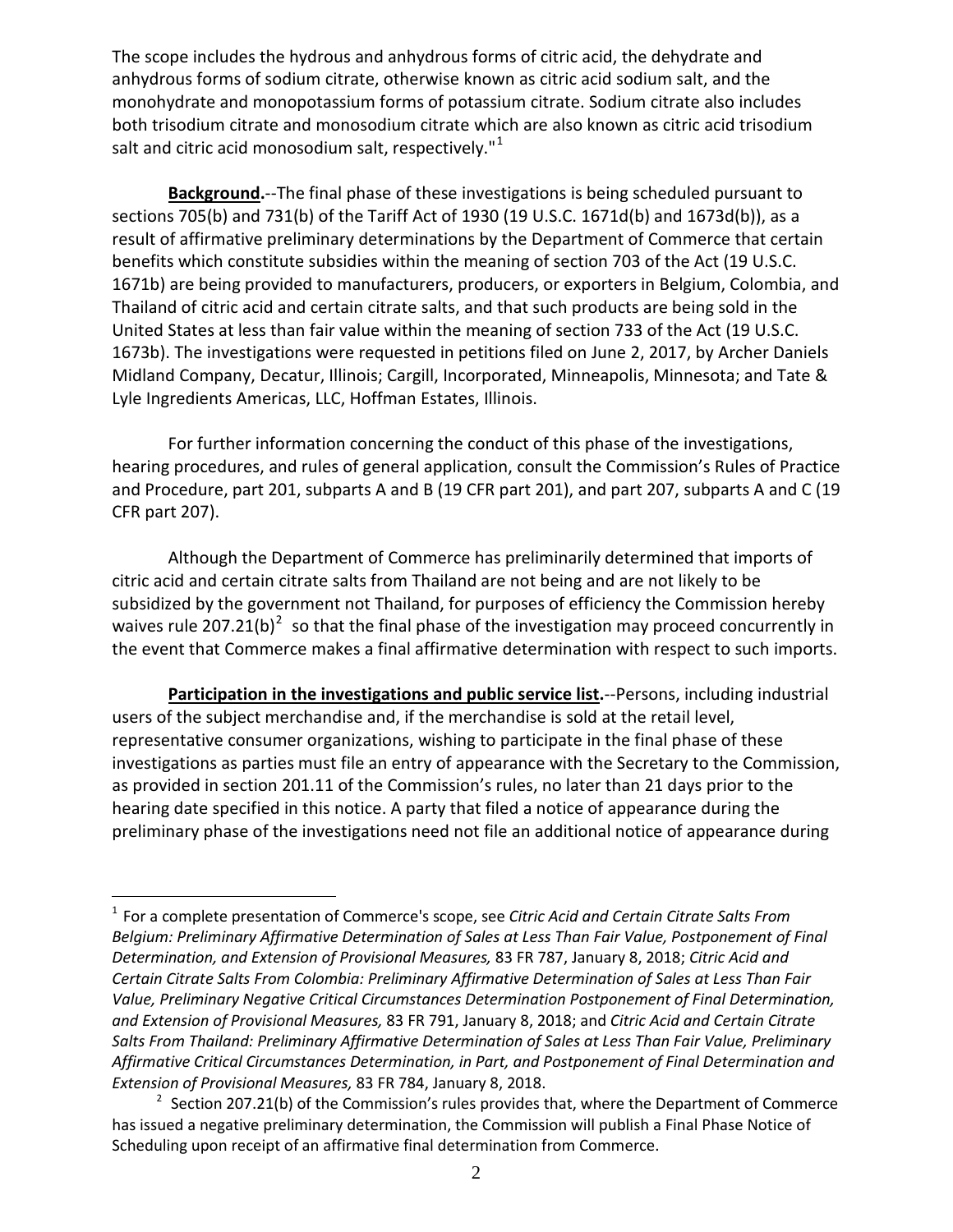this final phase. The Secretary will maintain a public service list containing the names and addresses of all persons, or their representatives, who are parties to the investigations.

**Limited disclosure of business proprietary information (BPI) under an administrative protective order (APO) and BPI service list.**--Pursuant to section 207.7(a) of the Commission's rules, the Secretary will make BPI gathered in the final phase of these investigations available to authorized applicants under the APO issued in the investigations, provided that the application is made no later than 21 days prior to the hearing date specified in this notice. Authorized applicants must represent interested parties, as defined by 19 U.S.C. 1677(9), who are parties to the investigations. A party granted access to BPI in the preliminary phase of the investigations need not reapply for such access. A separate service list will be maintained by the Secretary for those parties authorized to receive BPI under the APO.

**Staff report.**--The prehearing staff report in the final phase of these investigations will be placed in the nonpublic record on April 30, 2018, and a public version will be issued thereafter, pursuant to section 207.22 of the Commission's rules.

**Hearing.**--The Commission will hold a hearing in connection with the final phase of these investigations beginning at 9:30 a.m. on Monday, May 14, 2018, at the U.S. International Trade Commission Building. Requests to appear at the hearing should be filed in writing with the Secretary to the Commission on or before May 8, 2018. A nonparty who has testimony that may aid the Commission's deliberations may request permission to present a short statement at the hearing. All parties and nonparties desiring to appear at the hearing and make oral presentations should participate in a prehearing conference to be held on May 11, 2018, at the U.S. International Trade Commission Building, if deemed necessary. Oral testimony and written materials to be submitted at the public hearing are governed by sections 201.6(b)(2), 201.13(f), and 207.24 of the Commission's rules. Parties must submit any request to present a portion of their hearing testimony **in camera** no later than 7 business days prior to the date of the hearing.

Written submissions.--Each party who is an interested party shall submit a prehearing brief to the Commission. Prehearing briefs must conform with the provisions of section 207.23 of the Commission's rules; the deadline for filing is May 7, 2018. Parties may also file written testimony in connection with their presentation at the hearing, as provided in section 207.24 of the Commission's rules, and posthearing briefs, which must conform with the provisions of section 207.25 of the Commission's rules. The deadline for filing posthearing briefs is May 21, 2018. In addition, any person who has not entered an appearance as a party to the investigations may submit a written statement of information pertinent to the subject of the investigations, including statements of support or opposition to the petition, on or before May 21, 2018. On June 13, 2018, the Commission will make available to parties all information on which they have not had an opportunity to comment. Parties may submit final comments on this information on or before June 15, 2018, but such final comments must not contain new factual information and must otherwise comply with section 207.30 of the Commission's rules. All written submissions must conform with the provisions of section 201.8 of the Commission's rules; any submissions that contain BPI must also conform with the requirements of sections 201.6, 207.3, and 207.7 of the Commission's rules. The Commission's *Handbook on E-Filing*, available on the Commission's website at *[https://edis.usitc.gov](https://edis.usitc.gov/)*, elaborates upon the Commission's rules with respect to electronic filing.